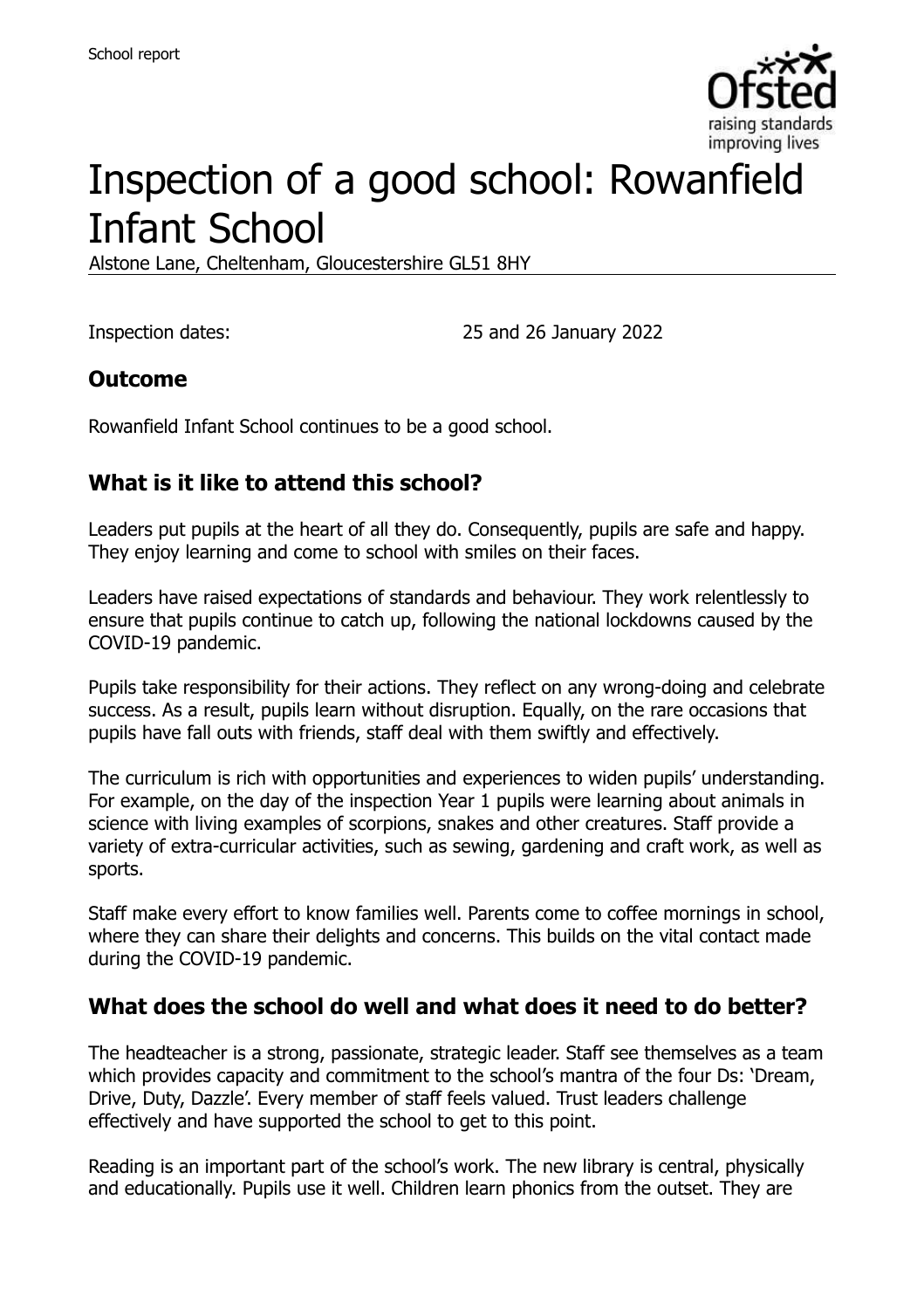

learning sounds and blending them into words quickly. When children in the Reception Year struggle, there is immediate support to help them catch up. Teachers read to pupils, which engages and stimulates them. Pupils read for pleasure within the library and during reading lessons, as well as at home. Staff guide pupils carefully so that the books match the sounds they know. However, pupils' development of writing related the phonics they have learned is not as strong. Pupils from Reception to Year 2 do not have the same chances to write as they do to read and talk. Therefore, it is harder for staff to monitor pupils' progress in the writing curriculum.

Leaders have made successful changes to the mathematics curriculum. Children develop an understanding of number sequence and placement in Reception. They respond enthusiastically and participate in songs and rhymes. These help them to remember their learning. Pupils in Years 1 and 2 consider problem-solving and reasoning while developing their fluency in calculations. This allows pupils to make their next steps to key stage 2 more easily.

Leaders are developing subject curriculums successfully by evaluating what knowledge pupils are retaining over time. There is, in most cases, an understanding of how knowledge develops as pupils progress. However, in some subjects there is a lack of clarity about which concepts will deepen pupils' learning. Equally, there are some subject curriculums that do not include Reception. Therefore, at times, teachers cannot ensure that learning provides the specific knowledge that pupils need.

Staff respond sensitively to adjustments required for pupils with special educational needs and/or disabilities (SEND). Similarly, leaders have thought carefully about what helps disadvantaged pupils succeed. Sometimes this is a breakfast or a set of clean clothes. Other times, it might be equipment or extra support in reading. Whatever it is, leaders make sure that it is at the forefront of staff thinking every day.

Several pupils arrive at school without the ability to speak clearly. In addition, there is an increasing proportion of pupils joining the school who speak English as an additional language. As a result, whether in Reception or other year groups, some pupils do not pronounce words phonetically. Every member of staff is vigilant in encouraging talk and modelling correct pronunciation. Pupils in need of the most help receive expert support.

When children arrive in Reception, they settle into routines quickly. They show consideration to each other and share and take turns appropriately. These attitudes continue throughout school. Pupils are polite and courteous to each other. Staff model respectful communication. This has a positive impact on the day-to-day life of the school.

Leaders think carefully about how to enrich pupils' understanding of the wider world. They embrace the nationalities and cultures of pupils and celebrate them. Local and national employees visit to explain their careers and how they achieved their goals. Personal, social and health education concentrates on aspects of healthy living and emphasises the importance of pupils having time for personal reflection.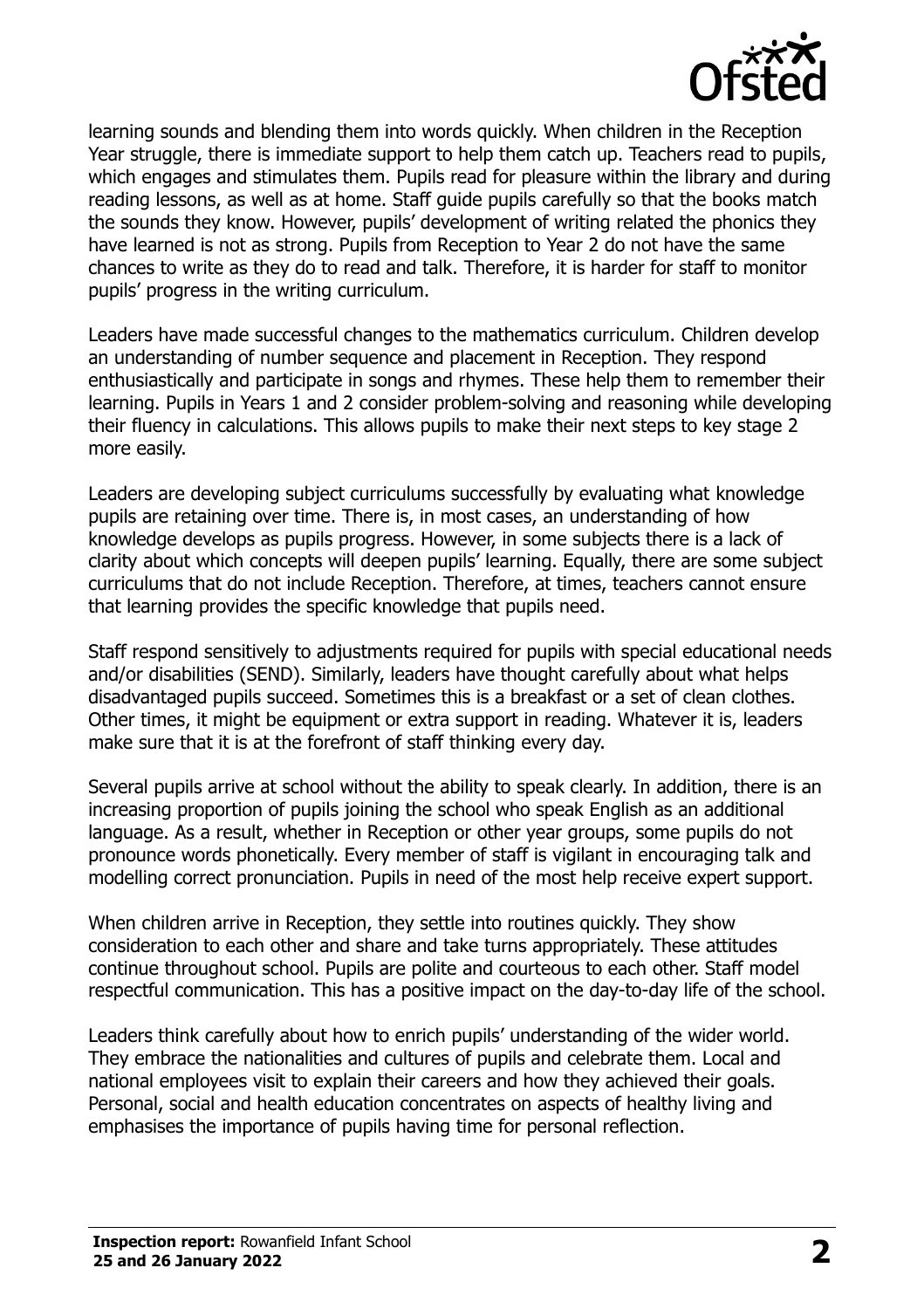

# **Safeguarding**

The arrangements for safeguarding are effective.

Many pupils within the school are highly vulnerable. The safeguarding leaders are tenacious in ensuring that pupils are safe. They provide effective care to ensure pupils' welfare and well-being allow them to come to school and learn. They work closely with families, as well as pupils. When necessary, they liaise with agencies, such as social services and the local authority, to protect the most vulnerable.

Leaders ensure that school recruitment checks are done effectively. Staff receive regular training and up-to-date messages about concerns, such as county lines and peer-on-peer abuse.

### **What does the school need to do to improve?**

# **(Information for the school and appropriate authority)**

- Subject leaders do not consider carefully enough which are the crucial concepts that pupils need to learn. Therefore, teaching does not always build on pupils' knowledge from Reception as effectively as it could. Curriculum planning needs to identify the key ideas to be emphasised so that pupils deepen their knowledge over time, including for disadvantaged pupils and those pupils with SEND.
- **Phonics is taught effectively but pupils do not demonstrate their phonics knowledge** often enough in their writing. As a result, writing is not as effective as reading. Teachers need to provide more opportunities for pupils to develop their writing skills.

#### **Background**

When we have judged a school to be good, we will then normally go into the school about once every four years to confirm that the school remains good. This is called a section 8 inspection of a good or outstanding school, because it is carried out under section 8 of the Education Act 2005. We do not give graded judgements on a section 8 inspection. However, if we find evidence that a school would now receive a higher or lower grade, then the next inspection will be a section 5 inspection. Usually this is within one to two years of the date of the section 8 inspection. If we have serious concerns about safeguarding, behaviour or the quality of education, we will deem the section 8 inspection as a section 5 inspection immediately.

This is the first section 8 inspection since we judged the predecessor school, Rowanfield Infant School, to be good in May 2016.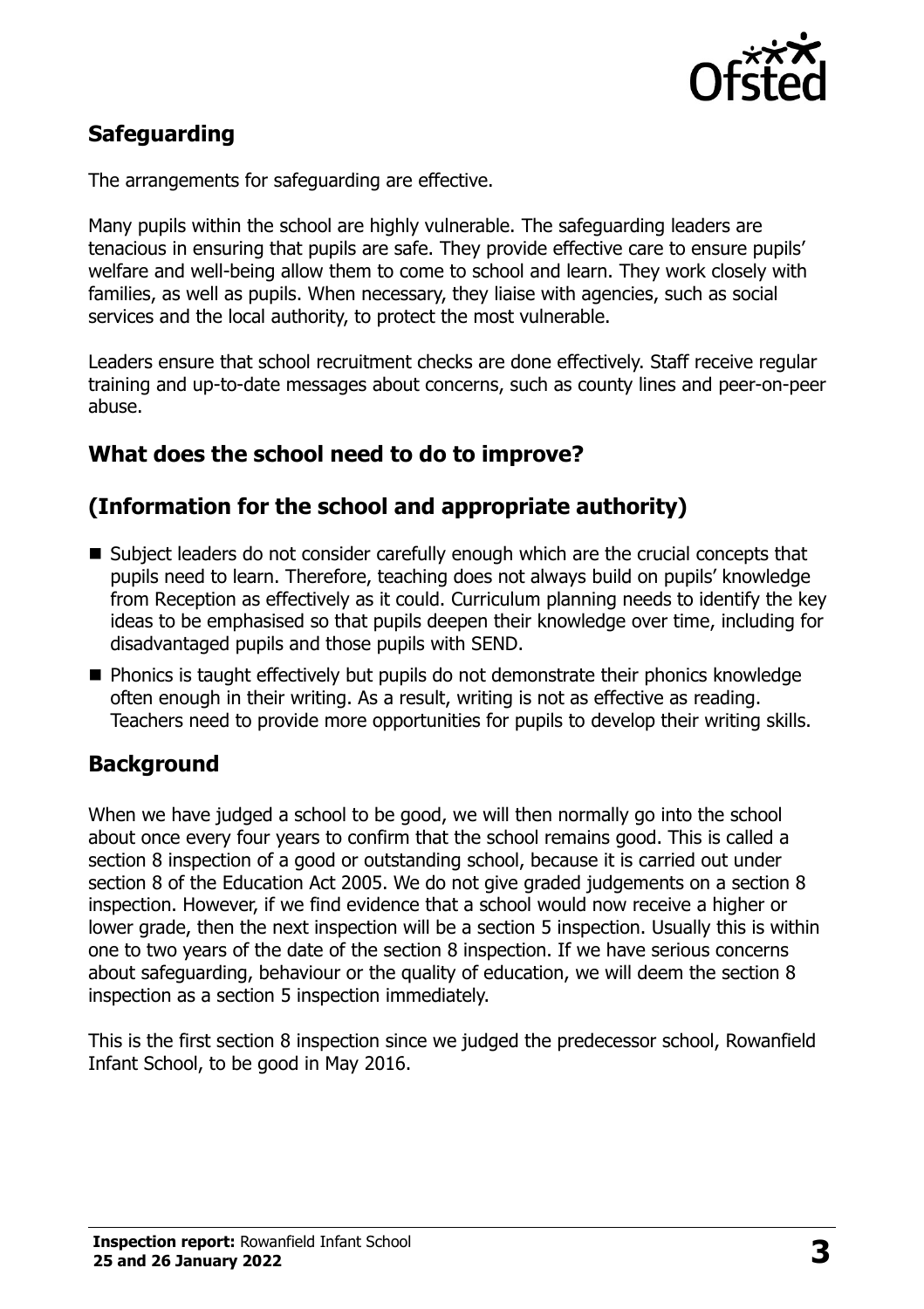

#### **How can I feed back my views?**

You can use [Ofsted Parent View](https://parentview.ofsted.gov.uk/) to give Ofsted your opinion on your child's school, or to find out what other parents and carers think. We use information from Ofsted Parent View when deciding which schools to inspect, when to inspect them and as part of their inspection.

The Department for Education has further [guidance](http://www.gov.uk/complain-about-school) on how to complain about a school.

If you are the school and you are not happy with the inspection or the report, you can [complain to Ofsted.](https://www.gov.uk/complain-ofsted-report)

#### **Further information**

You can search for [published performance information](http://www.compare-school-performance.service.gov.uk/) about the school.

In the report, '[disadvantaged pupils](http://www.gov.uk/guidance/pupil-premium-information-for-schools-and-alternative-provision-settings)' refers to those pupils who attract government pupil premium funding: pupils claiming free school meals at any point in the last six years and pupils in care or who left care through adoption or another formal route.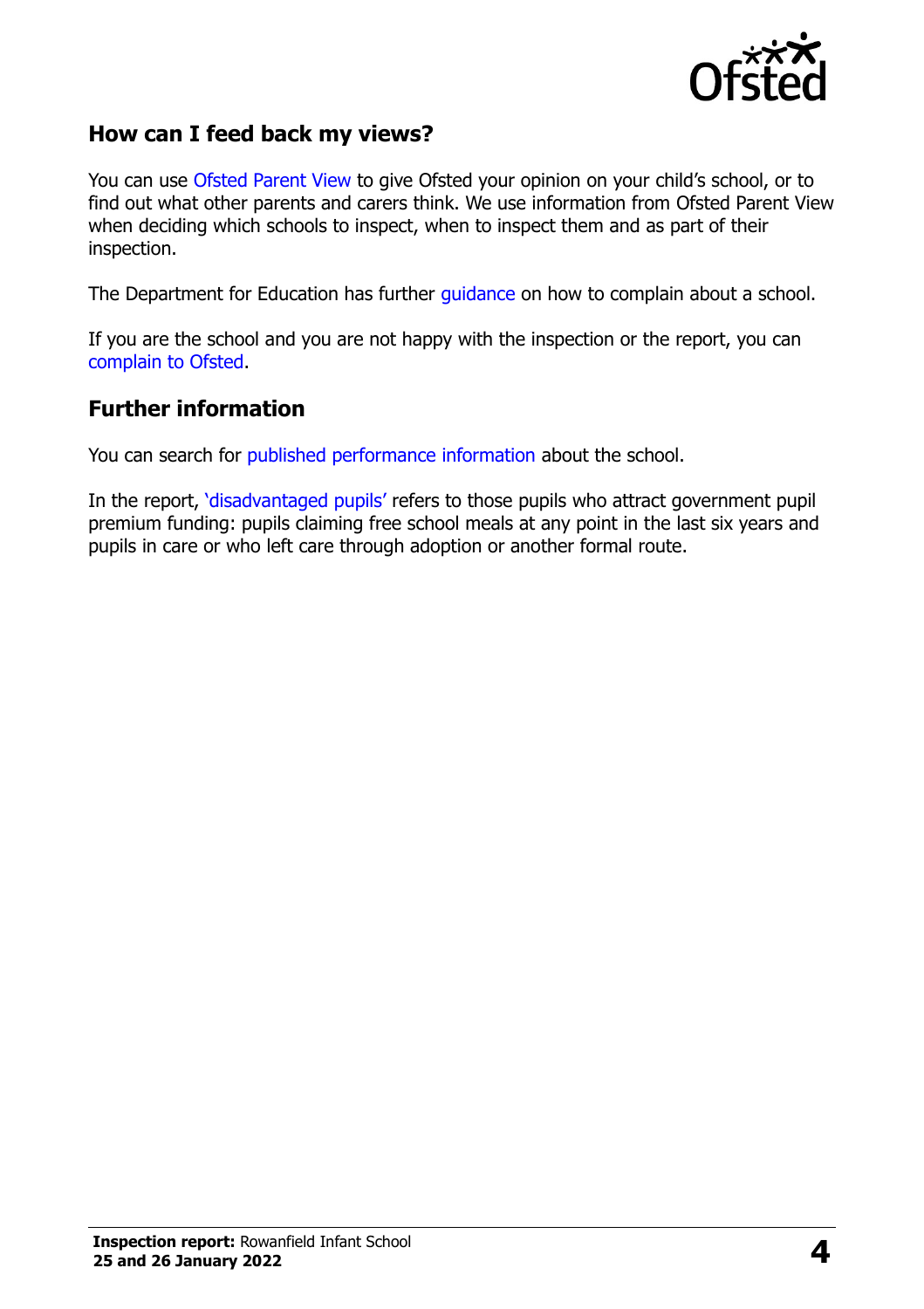

# **School details**

| Unique reference number             | 144898                     |
|-------------------------------------|----------------------------|
| <b>Local authority</b>              | Gloucestershire            |
| <b>Inspection number</b>            | 10212154                   |
| <b>Type of school</b>               | Infant                     |
| <b>School category</b>              | Academy sponsor-led        |
| Age range of pupils                 | $4$ to $7$                 |
| <b>Gender of pupils</b>             | Mixed                      |
| Number of pupils on the school roll | 238                        |
| <b>Appropriate authority</b>        | Board of trustees          |
| <b>Chair of trust</b>               | <b>Stuart Allan</b>        |
| <b>Headteacher</b>                  | Shona Riddell              |
| Website                             | www.rowanfieldinfant.co.uk |
| Date of previous inspection         | Not previously inspected   |

# **Information about this school**

- The school joined the Gloucester Learning Alliance in September 2017.
- The headteacher was appointed in September 2020.
- $\blacksquare$  The school does not use any alternative provision.

# **Information about this inspection**

The inspector carried out this inspection under section 8 of the Education Act 2005.

- This was the first routine inspection the school had received since the COVID-19 pandemic began. The inspector discussed the impact of the pandemic with leaders and has taken that into account in her evaluation of the school.
- The inspector met with the headteacher, other senior leaders and staff, the trust's deputy chief executive officer and other members of the trust's school improvement team and two trustees.
- $\blacksquare$  The inspector carried out deep dives in these subjects: early reading, mathematics and history. For each deep dive, the inspector discussed the curriculum with subject leaders, visited a sample of lessons, spoke to teachers,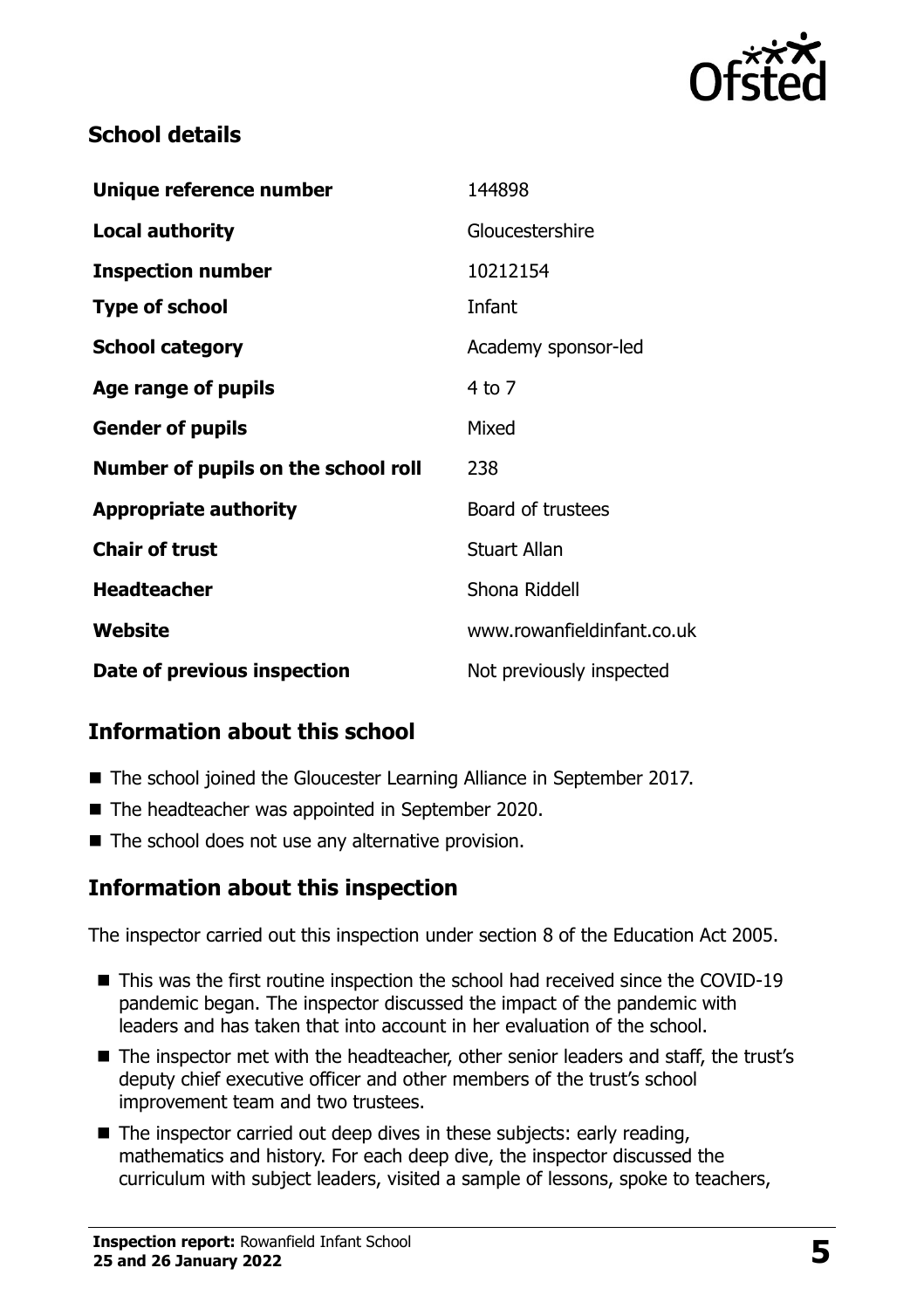

spoke to some pupils about their learning, listened to pupils read and looked at samples of pupils' work.

- **Inspectors also spoke to leaders about the curriculum in some other subjects.**
- The inspector looked at recruitment practices and checks. In addition, the inspector spoke with the designated safeguarding lead. The inspector spoke with staff about their training in safeguarding and to pupils.
- The inspector spoke with the special educational needs coordinator for the school and the trust.
- The inspector took account of responses to Ofsted's online survey, Ofsted Parent View, including free-text responses, and the staff survey.

#### **Inspection team**

Kathy Maddocks, lead inspector Her Majesty's Inspector